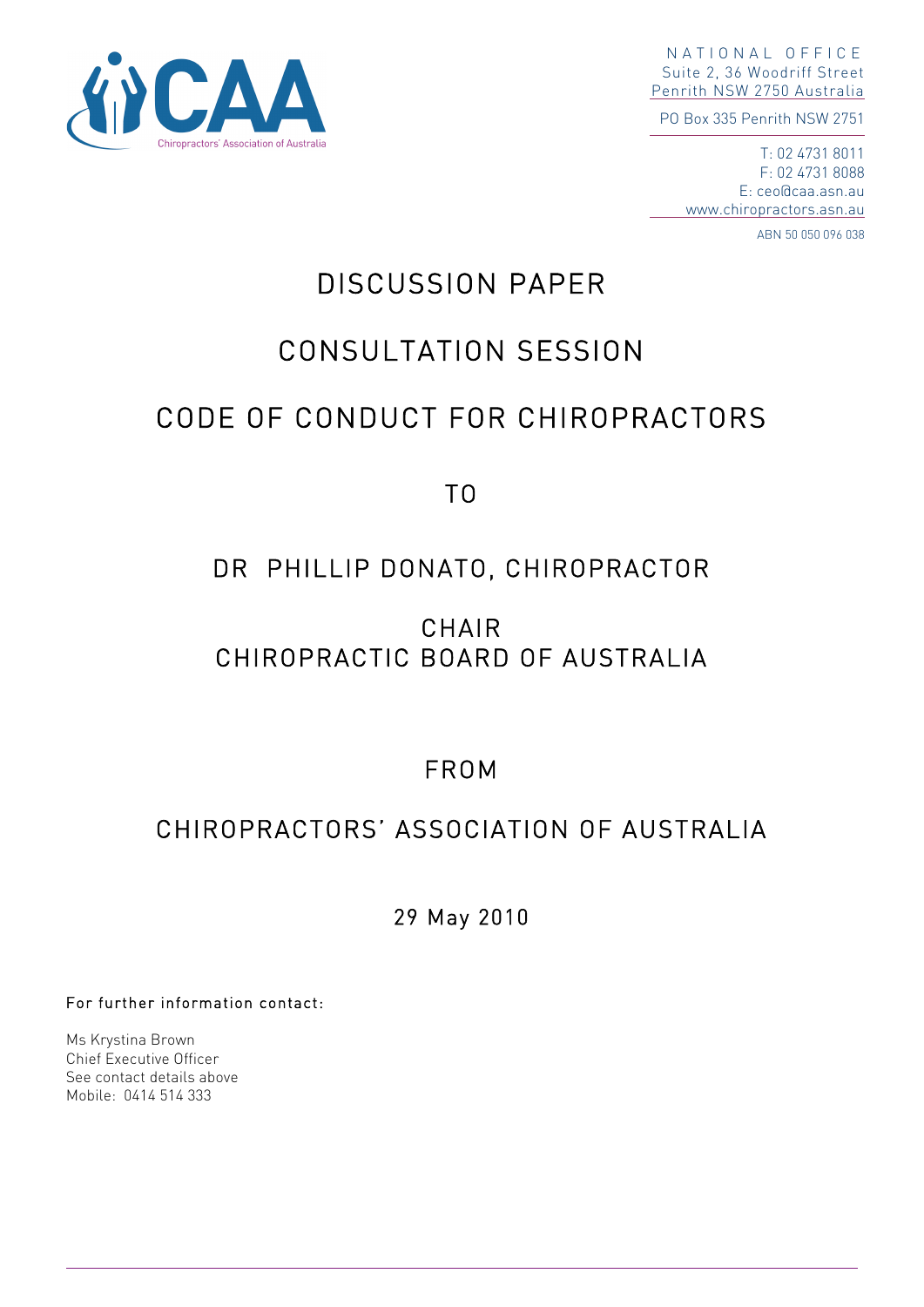| <b>CONTENTS</b>                                     | Page      |
|-----------------------------------------------------|-----------|
| 2.1 Providing Good Care                             | 3         |
| 2.2 Good Care                                       | 4         |
| 3.4 Confidentiality and Privacy                     | $5 - 6$   |
| 3.5 Informed Consent                                | $7 - 8$   |
| 3.6 Informed financial consent                      | 9         |
| 4 Working Within Practice                           | 10        |
| 5.5 Delegation to unregistered staff and assistants | 11        |
| 9.4 Health Records                                  | 12        |
| 9.12 Financial and Commercial Dealings              | 13        |
| Appendix I - Spinal screenings                      | $14 - 15$ |
| Appendix II - Radiology/Radiography                 | $16 - 17$ |
| Appendix III - Frequency and Duration of Care       | 18        |

 $\overline{\phantom{a}}$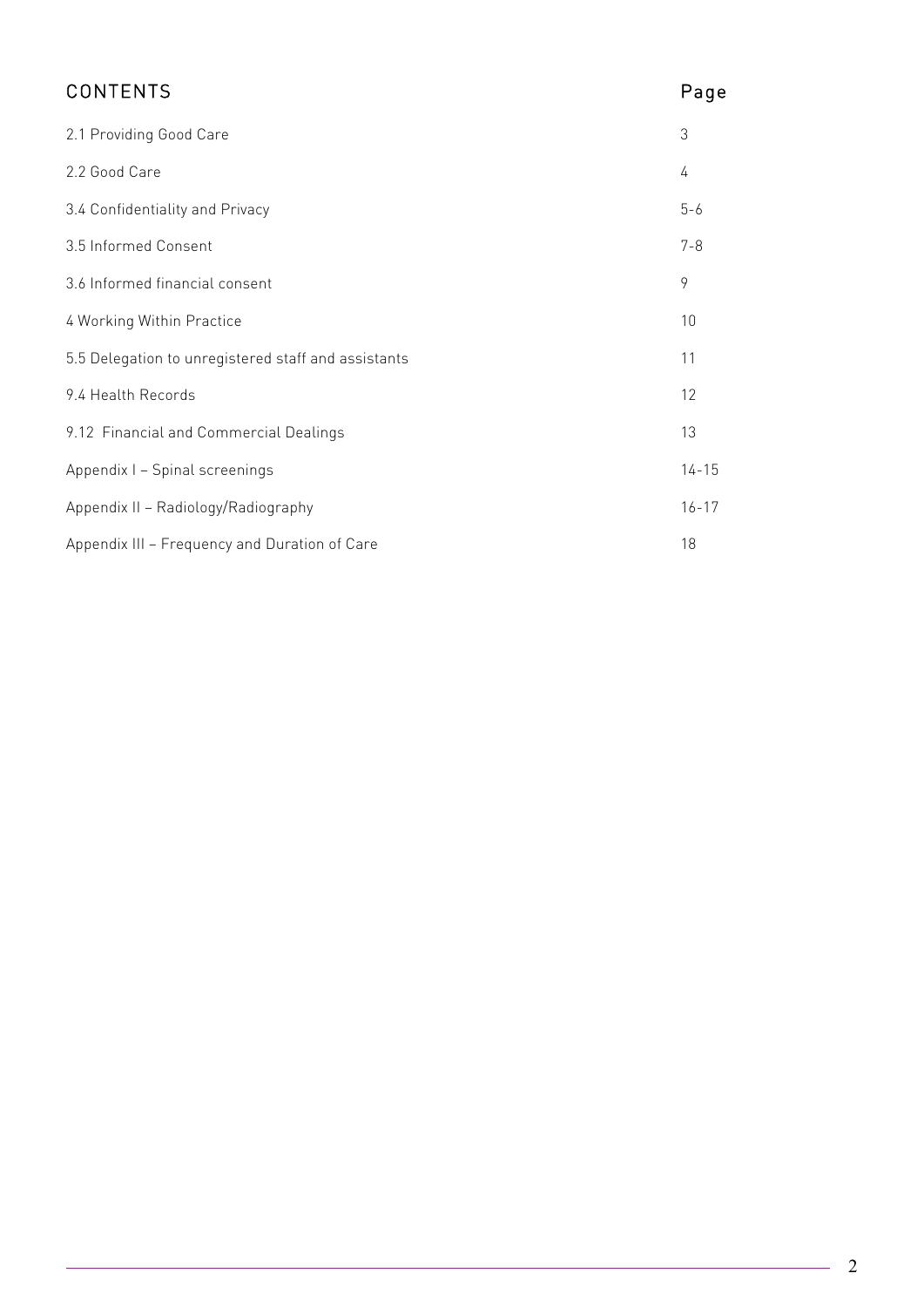## *2.1 Providing Good Care – addition of b) from draft Code of Practice*

#### 2.1 Introduction

Care of the patient is the primary concern for chiropractors in clinical practice. Providing good care includes:

a). assessing the patient, taking into account his or her history, views and an appropriate physical examination where relevant; the history includes relevant psychological, social and cultural aspects

b). ensuring that the diagnosis is relevant, justifiable and based on sound clinical reasoning

c). formulating and implementing a suitable management plan (including providing treatment and advice and, where relevant, arranging investigations and liaising with other treating practitioners)

d). facilitating coordination and continuity of care

e). recognising the limits to a chiropractor's own skill and competence and referring a patient to another practitioner when this is in the best interests of the patients

f). recognising and respecting the rights of patients to make their own decisions.

This section is primarily drawn from section 2.1 of the AMC Code of Conduct.

2.1 b): CAAN believes that in light of 2.1 a) and c), 2.1 b) is unnecessary. There is no correlating clause in the AMC document. Assessment and examination (a), coupled with formulating and implementing a management plan (c), clearly imply the need for a clinical assessment/analysis/diagnosis. 2.1 b) is therefore superfluous.

SIDENOTE: 2.1 e): Considering the presence of 2.2 a), 2.1 e) is unnecessary.

CAAN recommends the removal of section 2.1 b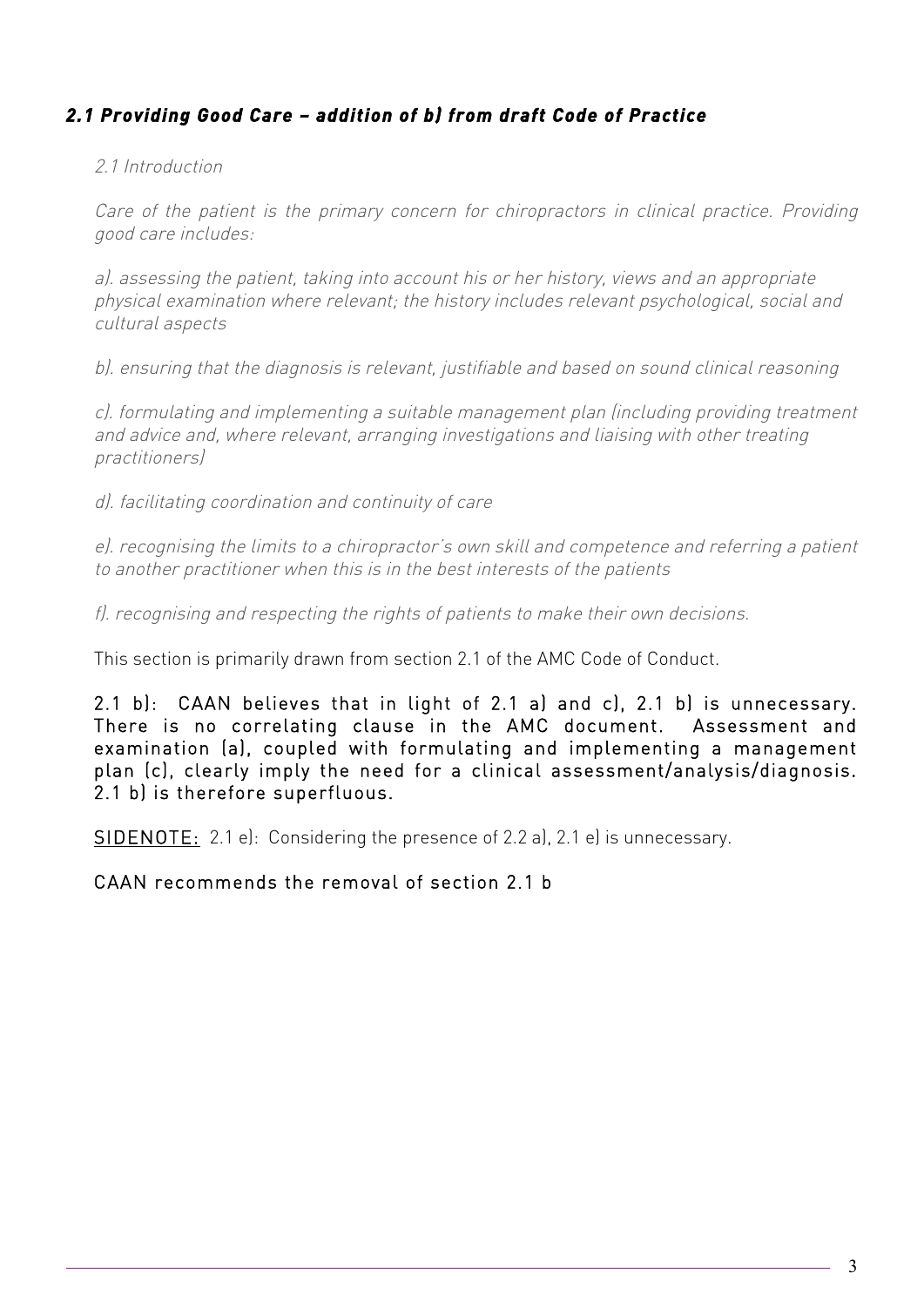## *2.2 Good Care – addition of part a) and i) in relation to skill and competence*

Maintaining a high level of professional competence and conduct is essential for good care. Good practice involves:

a). recognising and working within the limits of a chiropractor's competence and scope of practice and seeking advice from or referring patients to a more suitably qualified practitioner when it is considered in the patient 's best interests

2.2 a) comes from the AMC Code section 2.2.1, but with added wording.

CAAN recommends restoring the original wording of 2.2.1 to the CBA document:

"2.2.1 Recognising and working within the limits of [the individual chiropractor's] competence and scope of practice."

Section 2.2 i):

i). ensuring that services offered are provided with the best possible skill, care and competence

is also a new addition to the points in the AMC document. It adds nothing to points relating to safety and quality previously addressed in section 2.1 and elsewhere in section 2.2.

#### CAAN suggests the removal of clause 2.2 i).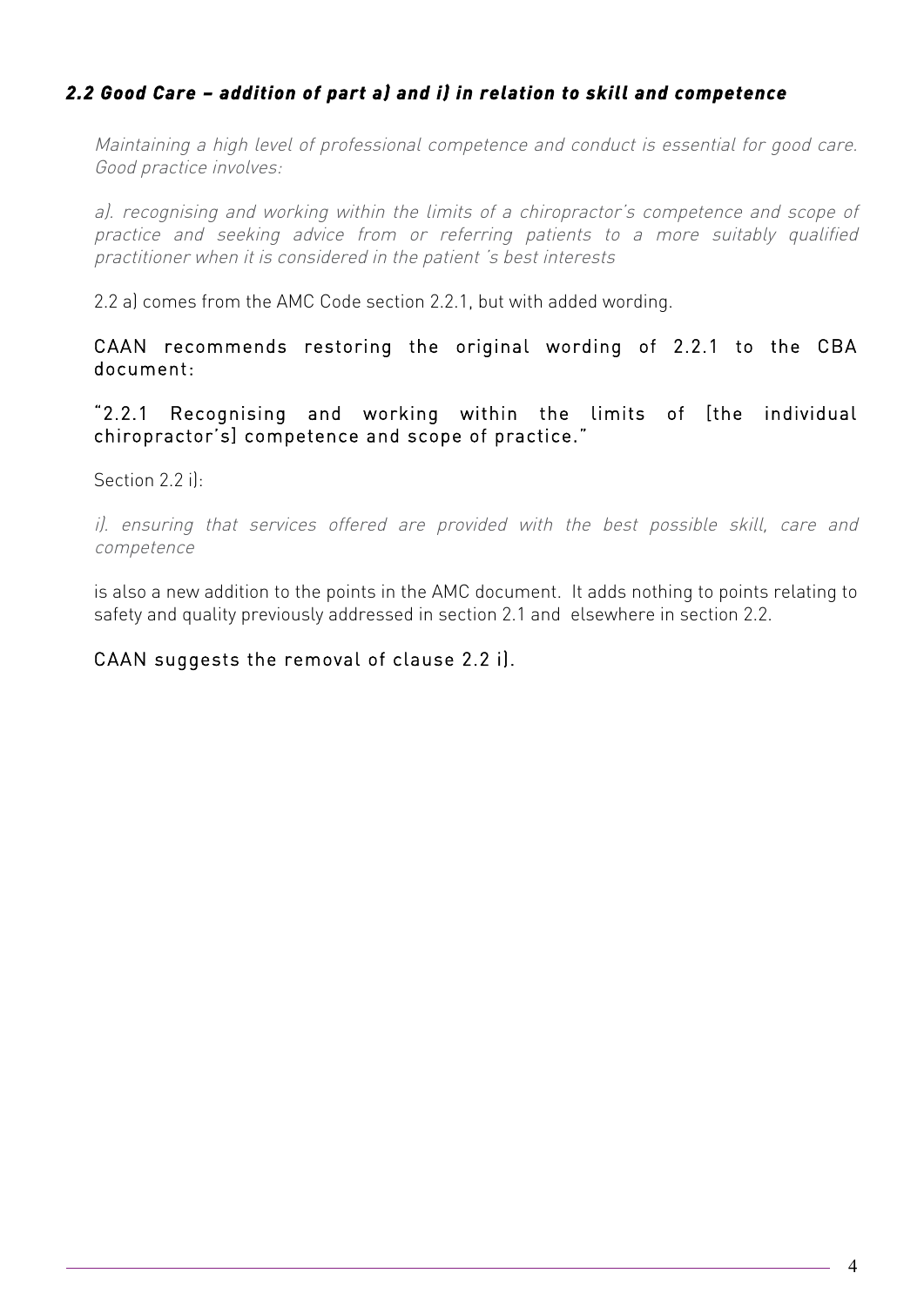## *3.4 Confidentiality and Privacy – addition of parts g) and h)*

Chiropractors have ethical and legal obligations to protect the privacy of people requiring and receiving care. Patients have a right to expect that chiropractors and their staff will hold information about them in confidence, unless release of information is required by law or public interest considerations. Good practice involves:

a). treating information about patients as confidential

b). seeking consent from patients before disclosing information where practicable

c). being aware of the requirements of the privacy and/ or health records legislation that operates in relevant States and Territories and applying these requirements to information held in all formats, including electronic information

d). sharing information appropriately about patients for their health care while remaining consistent with privacy legislation and professional guidelines about confidentiality

e). where relevant, being aware that there are complex issues relating to genetic information and seeking appropriate advice about disclosure of such information

f). providing appropriate surroundings to enable private and confidential consultations and discussions to take place

g). ensuring that a patient's confidentiality, privacy and standards of care are maintained even in a practice setting where there is limited auditory and visual privacy

h). the ability to offer at least one private consulting room for confidential consultations and discussions to take place

i). ensuring that all staff are aware of the need to respect the confidentiality and privacy of patients and refrain from discussing patients in a non-professional context

j). using appropriate consent forms for release of information which limits disclosure to relevant health and medical information.

Section 3.4 is based on section 3.4 of the AMC Code of Conduct. Section 3.4 of the CBA Code has ten sub-sections. In contrast, section 3.4 of the AMC Code has three. Those three subsections correlate to 3.4 al, d) and el.

CAAN believes that 3.4 e) regarding "genetic information" is irrelevant to the practice of chiropractic.

Any potential issues in chiropractic practice with regard to genetic information and patient confidentiality as it relates to patient records or practice environment are addressed by 3.4 a) and d).

CAAN recommends the removal of section 3.4 b), c), e) – j); i.e., revert to the same guidelines as exist for medical practitioners rather than having a more prescriptive standard. See summary statement, next page.

5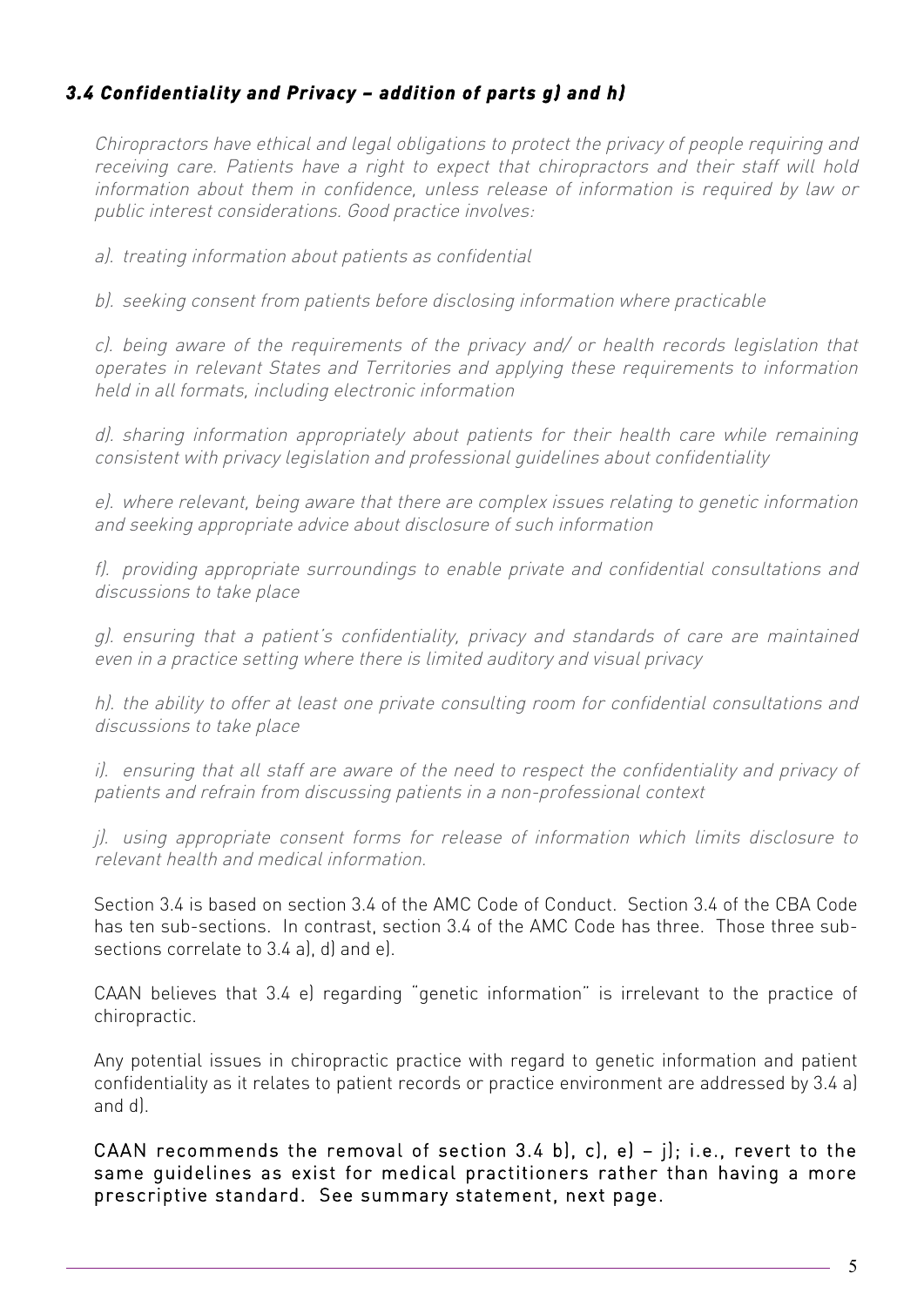Summary: remove all but a) and d). Sections a), d) and e) are drawn from the AMC Code. Section e) is not relevant to chiropractic practice.

Therefore delete all but a) and d).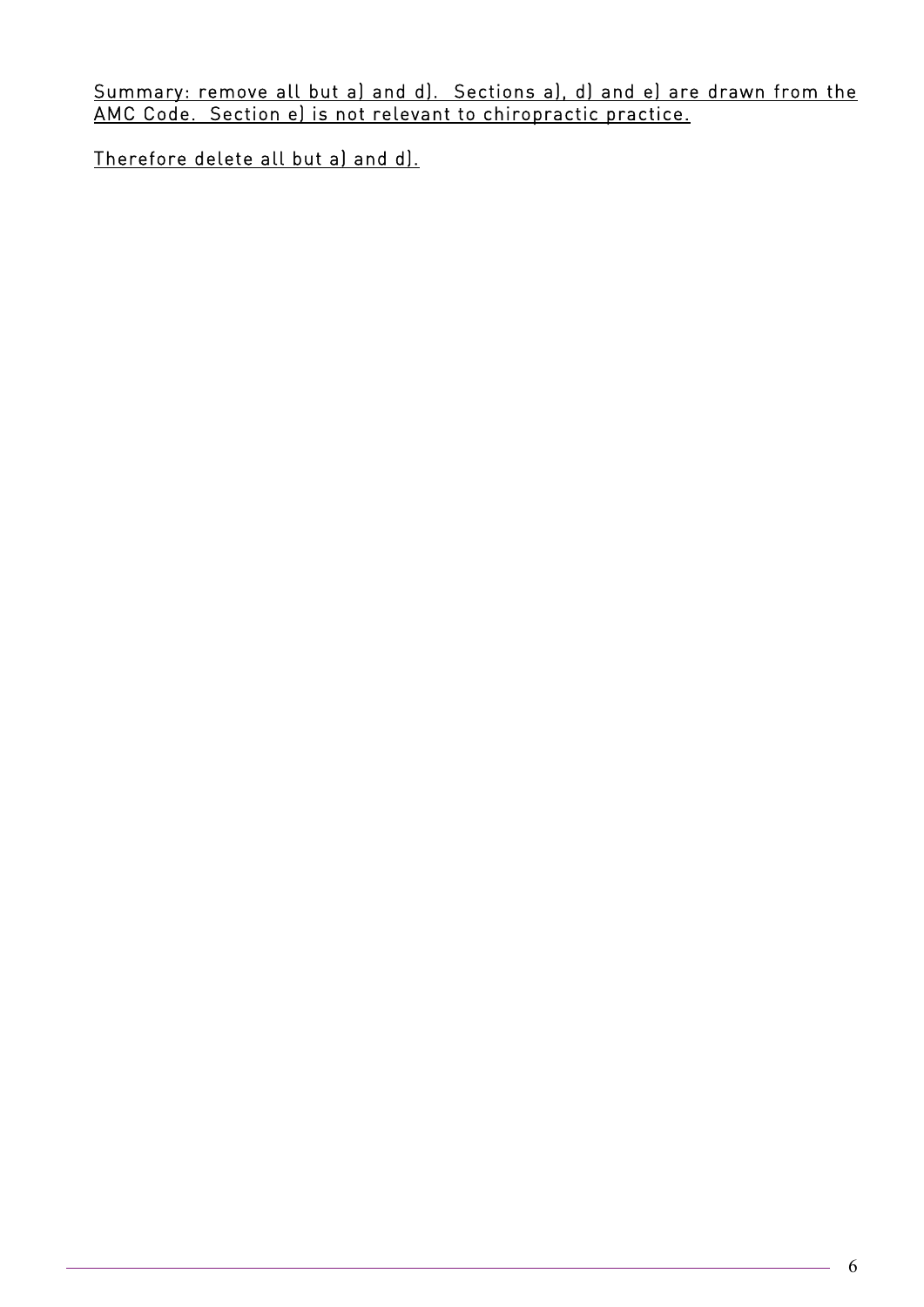## *3.5 Informed Consent - Addition of b) and d) from draft Code of Practice*

Informed consent is a person's voluntary decision about health care that is made with knowledge and understanding of the benefits and risks involved.

A useful guide to the information that chiropractors need to give to patients is available in the National Health and Medical Research Council (NHMRC) publication General Guidelines for Medical Practitioners in Providing Information to Patients (www.nhmrc.gov.au ).

The NHMRC Guidelines cover the information that chiropractors should provide about their proposed management or approach, including the need to provide more information where the risk of harm is greater and likely to be more serious and advice about how to present information.

Good practice involves:

a). providing information to patients in a way they can understand before asking for their consent

b). an explanation of the treatment recommended, it's (sic) likely duration, expected benefits and cost, any alternative(s) to the proposed care and their relative risks/benefits as well as the likely consequences of no care

c). obtaining informed consent or other valid authority before undertaking any examination or investigation, providing treatment (except in an emergency) or involving patients in teaching or research, including providing information on material risks

d). that consent is freely given, there should be no coercion or pressure exerted in an attempt to gain consent

e). when referring a patient for investigation or treatment, advising the patient that there may be additional costs, which he or she may wish to clarify before proceeding

f). when working with a patient whose capacity to give consent is or may be impaired or limited, obtaining the consent of people with legal authority to act on behalf of the patient and attempting to obtain the consent of the patient as far as practically possible

g). documenting consent appropriately, including considering the need for written consent for procedures which may result in serious injury or death.

 Section 3.5 is sourced from the AMC Code of Conduct. Additional points have been added to the AMC Code's section on Informed Consent for the CBA document. Most of these additions are problematic.

#### NHMRC guidelines on Informed Consent, if quoted, should be tabled as part of this document or the reference removed.

In relation to the CBA Code:

3.5 b) comes from the original Code of Practice, section 1.3. CAAN has already recommended removing section 1.3 as it confuses and complicates the issues of informed consent.

Further, the NHMRC quidelines state that: "The community recognises that patients are entitled to make their own decisions. In order to do so, they must have enough information about their condition, investigation options, treatment options, benefits, possible adverse effects of investigations or treatment, and the likely result if treatment is not undertaken. It is not possible however, to provide complete information or to predict outcomes or assess risks with certainty, and patients need to be aware of this uncertainty." (Emphasis added.)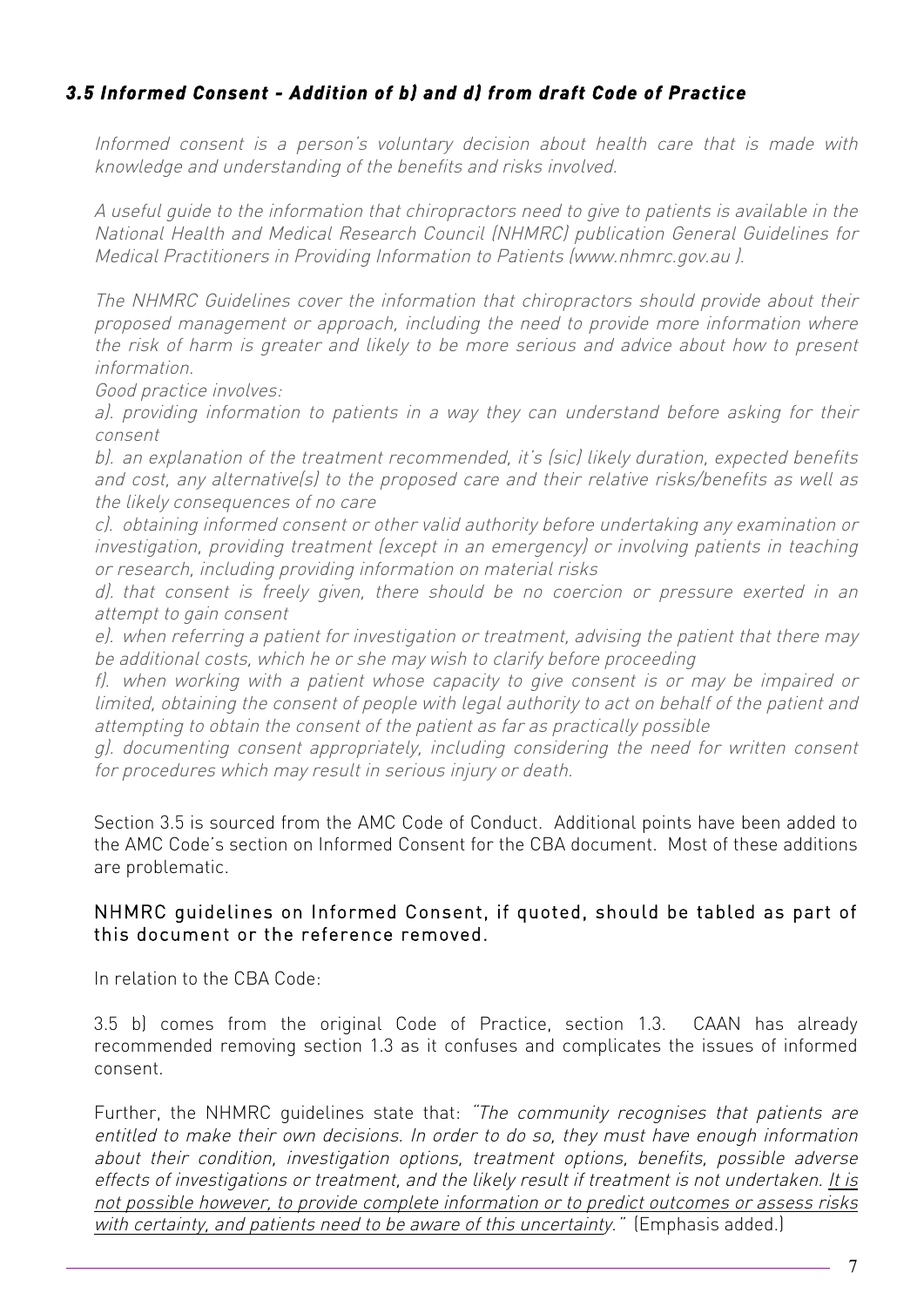This is not consistent with the expectations placed on practitioners by 3.5 b).

## For greater clarity, CAAN recommends the replacement of 3.5 b) with 3.5.3 from the AMC Code of Conduct:

### "Ensuring that your patients are informed about your fees and charges."

3.5 d) is pejorative and unnecessary. It has no correlate in the AMC Code.

### CAAN recommends the removal of section 3.5 d).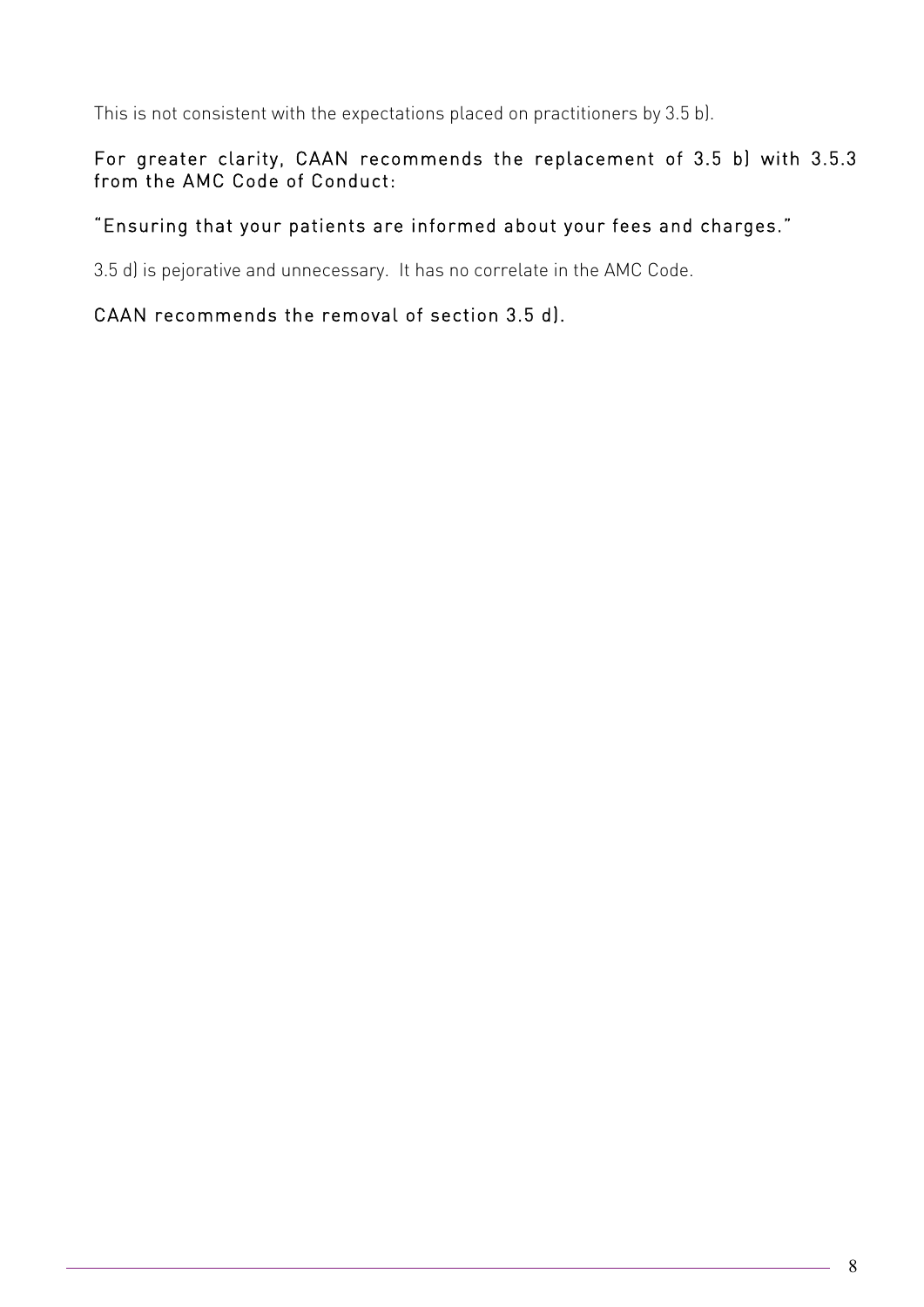#### *3.6 Informed financial consent – fees - Modification of consent from draft Code of Conduct and add 1.6 Fees from draft Code of Practice*

The pertinent issues in this section are covered in:

- the guidelines for advertising, sub-section 4 i) and section 6.5

- the Code of Conduct, sections 1.2, 2.1: particularly sections c) and f), 2.2: particularly sections d), f), g), h), i), k) and m), 2.6: particularly sections a) and d), 3.2: particularly sections e), f) and g), 3.3, particularly section c), section 3.5, section 6.2, section 9.11:particularly subsection b) and section 9.12.

CAAN is unaware of ANY peer-reviewed evidence to suggest that care plans and financial arrangements between practitioners and their clients should not exceed 3 months. Particularly in chronic cases, care plans could often be laid out for some months ahead using an understanding of the time frames involved in rehabilitation of chronic injuries.

CAAN is concerned that section 3.6 may limit access to care and freedom of health care choice for Australians. CAAN suggests that chiropractors and their patients be free to make reasonable financial arrangements, as long as those arrangements are conducted in line with the above sections of the draft Code of Conduct.

#### CAAN recommends the removal of section 3.6 from the Code of Conduct.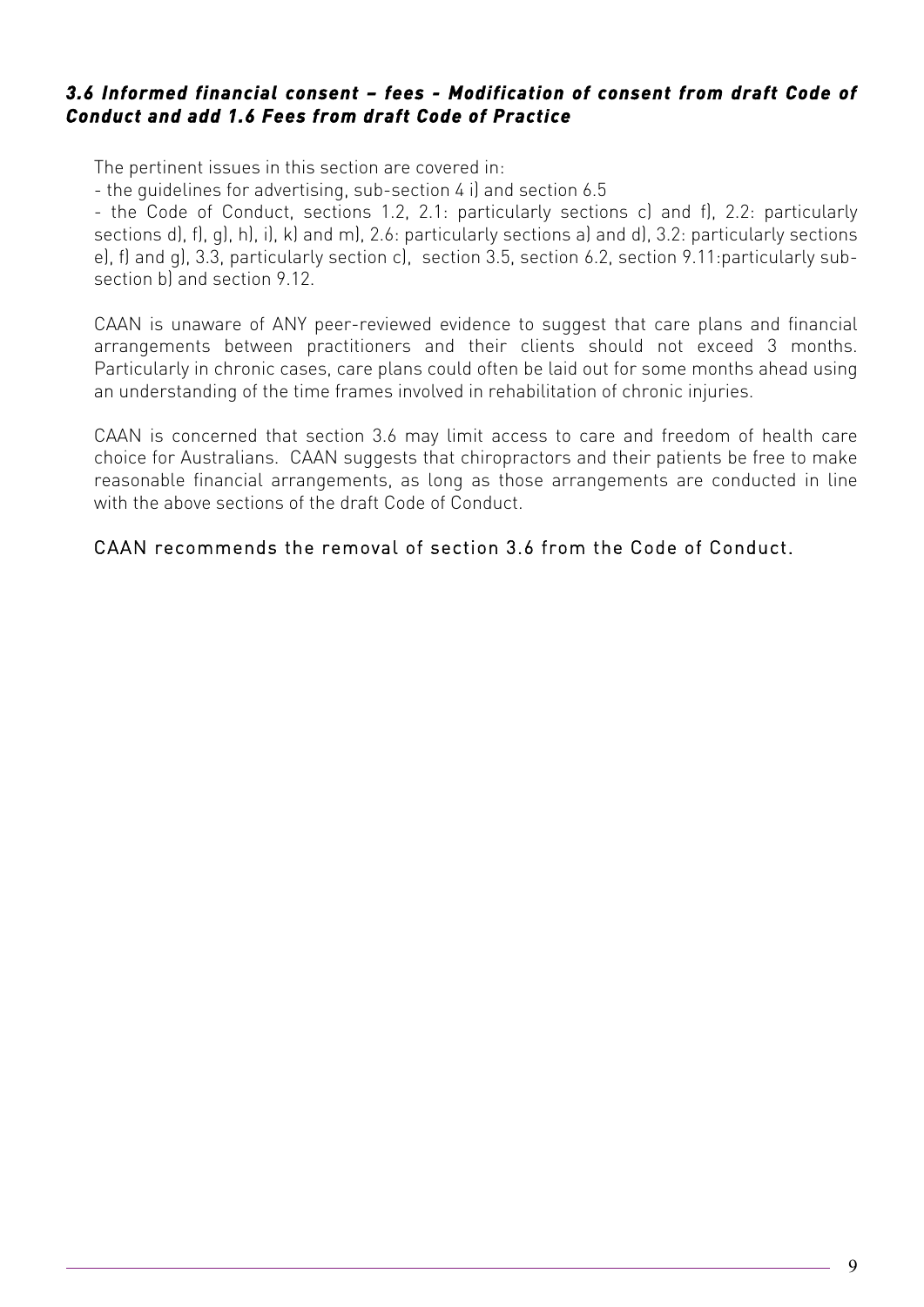#### *4 Working Within Practice – additional section, some reference take from draft CoP (NB see 4.2 in draft Code of Conduct and 2.7, 2.9 in draft Code of Practice)*

CAAN notes that there is no correlate for section 4 within the AMC Code.

CAAN recommends the deletion of this section on the basis that it is an unreasonable impost when other professions are not similarly limited.

## 4.1 Use of Modalities in Chiropractic Practice

This is a National code and any specific Victorian idiosyncrasies should be addressed in an appendix. CAAN understands that this issue will be addressed with the introduction of the Chinese Medicine Board of Australia in July 2011.

The Chiropractors Registration Board of Victoria currently has approximately 42 registrants endorsed for acupuncture.

Considering this small number, CAAN recommends that this could be moved to an appendix that is marked for deletion on 1<sup>st</sup> July 2011, at which time these practitioners will fall under the jurisdiction of the CMBA.

## 4.2 Use of diagnostic tools, tests and procedures

Many commonly used chiropractic and orthopaedic tests suffer from a lack of supportive evidence of validity. However, when used in concert with each other, they may still be useful in forming a clinical impression.

### CAAN recommends the deletion of this section.

If the CBA considers it necessary to persist with section 4.2, CAAN recommends the following replacement wording:

"The over-reliance by a chiropractor on any one diagnostic tool or process increases the risk of patients receiving a misdiagnosis or inappropriate care.

"Therefore, chiropractors should conduct a full and thorough assessment using the tools most appropriate for the gathering of information necessary to form a clinical impression."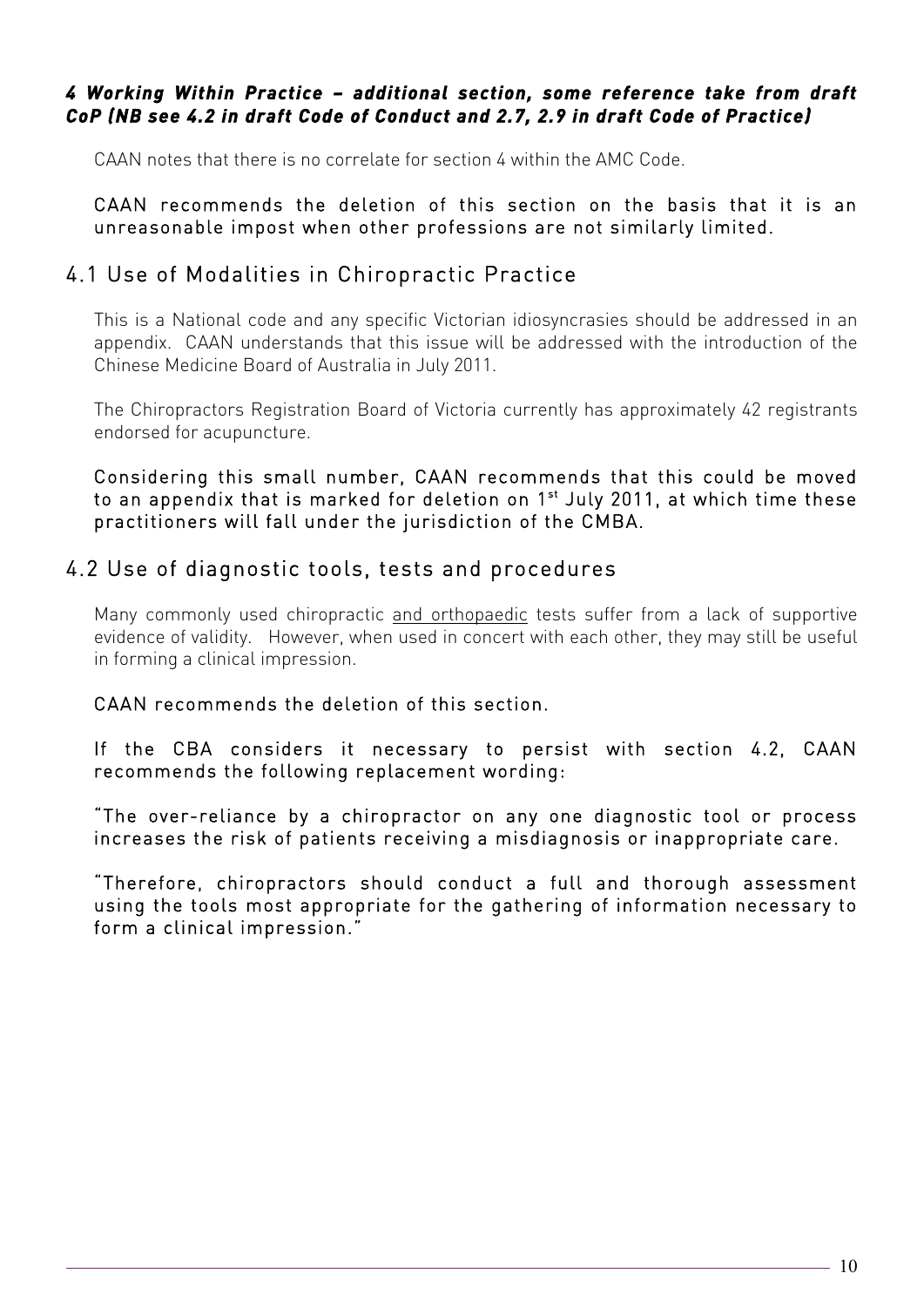## *5.5 Delegation to unregistered staff and assistants – additional section, some references taken from draft Code of Practice*

CAAN supports the CBA's modifications to section 5.5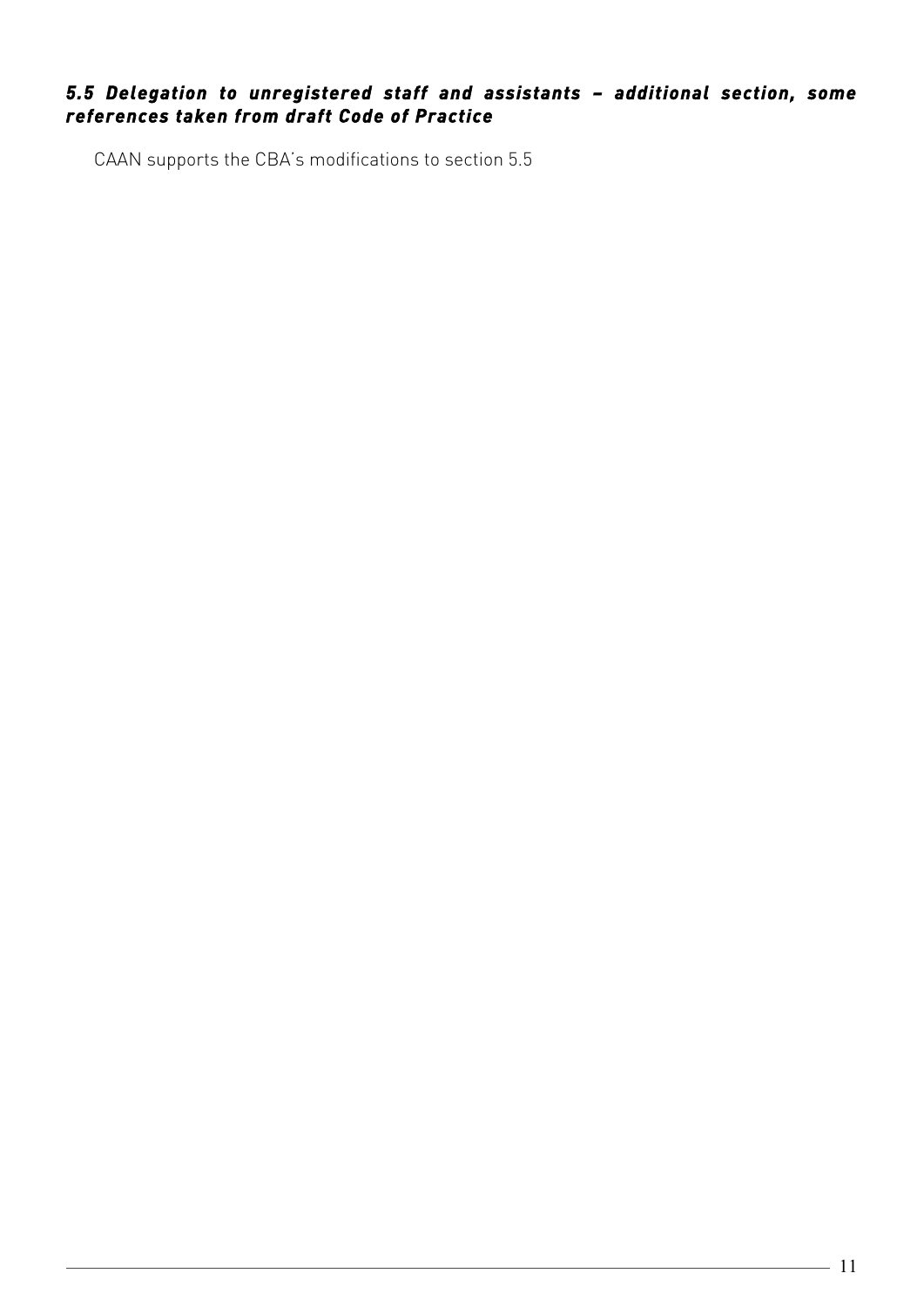## *9.4 Health Records – addition of f) and i) and modifications to d) and e)*

 Section 9.4 d) should read "… another chiropractor …", not "… another practitioner …". Chiropractic training is required to interpret chiropractic records.

#### CAAN recommends that 9.4 d) reads:

"Ensuring that records contain sufficient information to allow another chiropractor to continue the management of the patient and to facilitate continuity of care".

CAAN supports the additions of f) and i). However, we recommend other changes to 9.4 as noted in our submission dated 21 May 2010.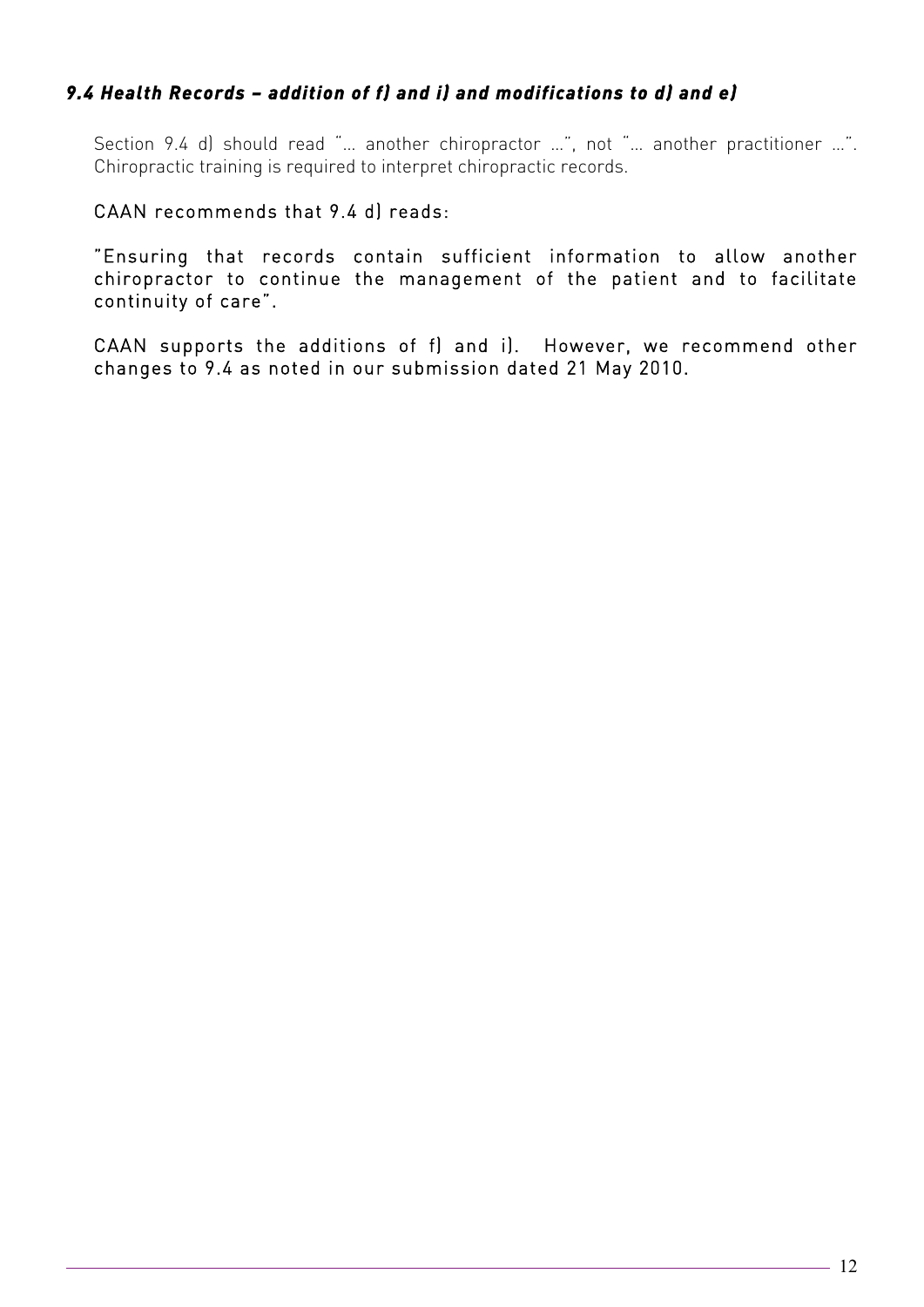## *9.12 Financial and Commercial Dealings – addition of f): modified from 4.5 of draft Code of Practice.*

Section 9.12 is based on the AMC Code's section 8.12. The challenges in section 9.12 arise from additions made by the CBA to the original source document.

9.12 f) not directly or indirectly sharing or agreeing to share fees paid by a patient with any other person who is not an employer, employee, principle or associate of the chiropractor, or receive other forms of remuneration, without the informed financial consent of the patient

Section 9.12 f) has been added to the wording from the AMC Code, but covers the same ground as 9.12 g).

CAAN recommends deletion of 9.12 f). However, we recommend changes to other parts of 9.12 as noted in our submission dated 21 May 2010.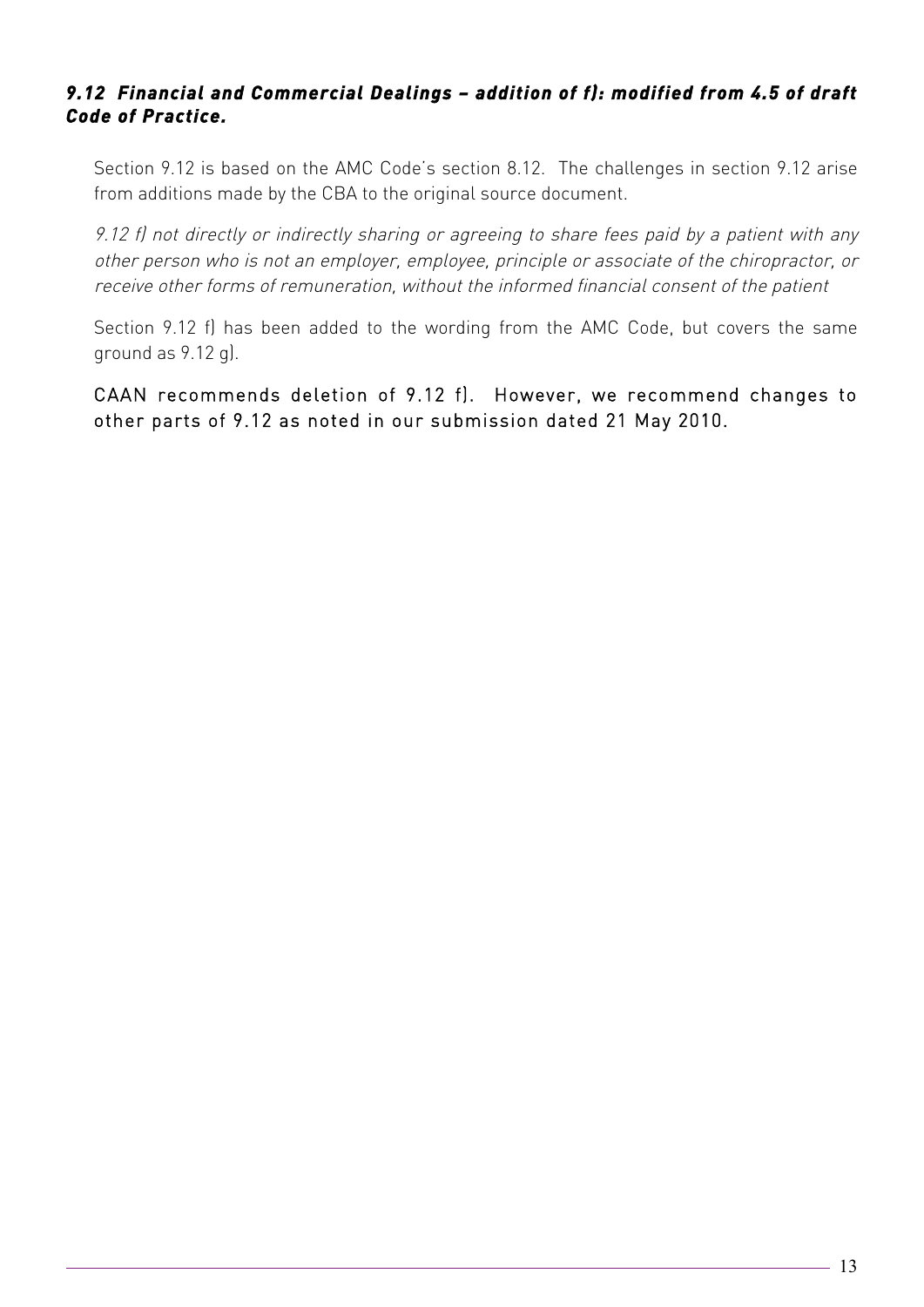## *Appendix I – Spinal screenings – from 5.1 of draft Code of Practice*

CAAN has some significant concerns with Appendix I: Guidelines in relation to public spinal screening.

CAAN recommends the following re-write of this section:

The aim of this guideline is to assist chiropractors in performing public spinal screening in a safe and responsible manner.

It is the responsibility of the individuals involved to ensure that all necessary permits are in place prior to the commencement of the public place marketing. No notification to the Chiropractic Board of Australia (the Board) is necessary.

Chiropractors undertaking public spinal screening should also be aware and comply with the provisions of the Health Practitioner Regulation National Law Act 2009 that relate to advertising and the Board's guidelines on advertising found at: www.chiropracticboard.gov.au.

Good practice in relation to public spinal screening involves:

a) ensuring that members of the public are aware that any evaluation at a spinal screening is not the equivalent of a comprehensive spinal examination

## b) obtaining contact information from participants for the purpose of risk management

(Chiropractors need to be able to defend themselves in the case of a PI issue. Recording who was screened is sensible risk management practice.)

c) providing identifying information (such as a business card or other information) to all participants to establish the chiropractor's qualifications and identity and to prevent non-chiropractors impersonating registered practitioners.

(Reasoning is self-evident.)

### d) that contact is not made with participants after a screening without first seeking and receiving permission

(Allows the public to follow up on findings of screening without impediment.)

e) that they are only performed by a registered chiropractor or a registered student participating in an approved supervised practice program (students should be in their final year of study in course approved by the Board to become a chiropractor)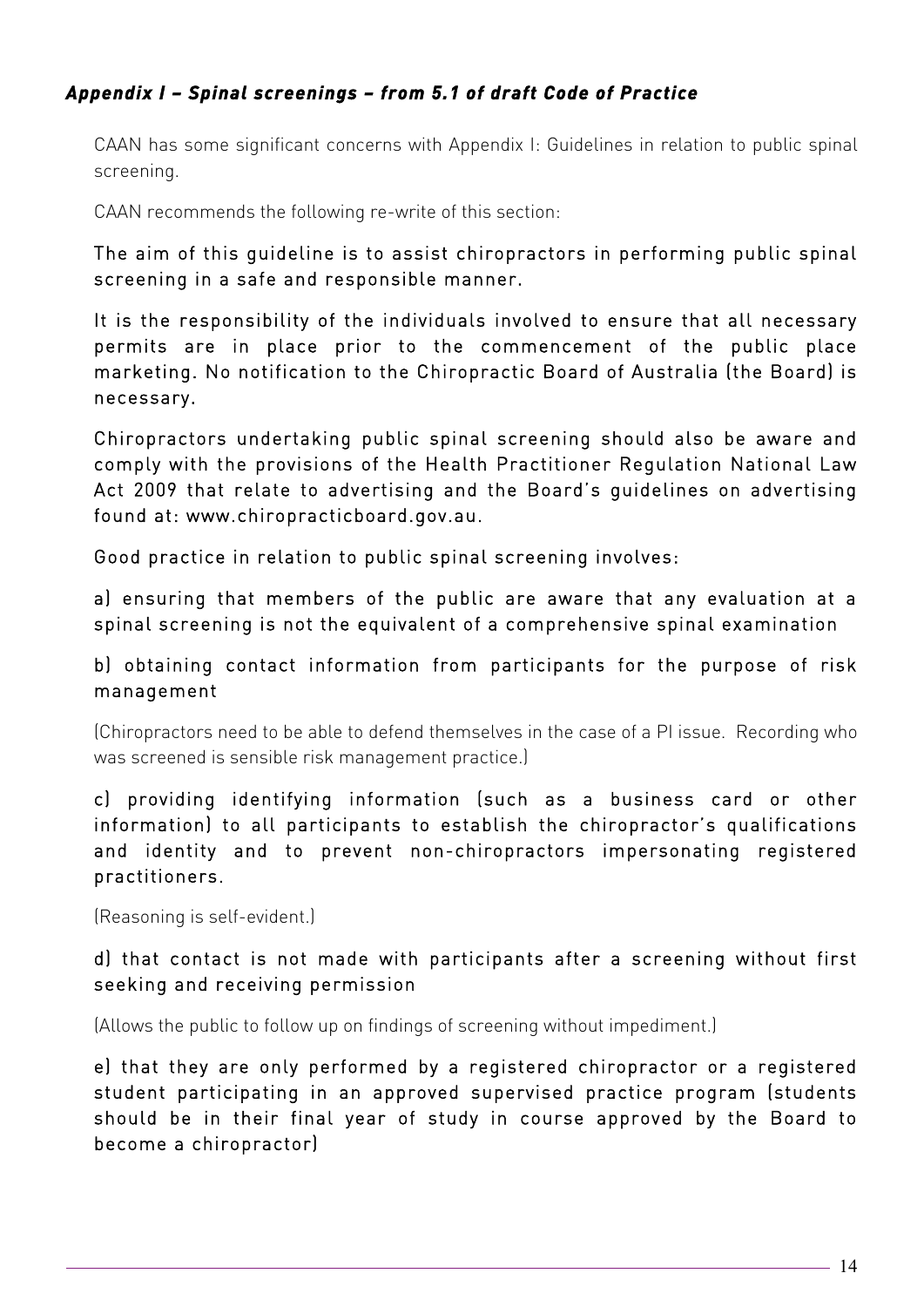NB Whilst it is common practice for chiropractors to provide spinal screenings as a free community service, CAAN believes that chiropractors have a right to charge a reasonable fee for conducting a public health screening service, should they so choose.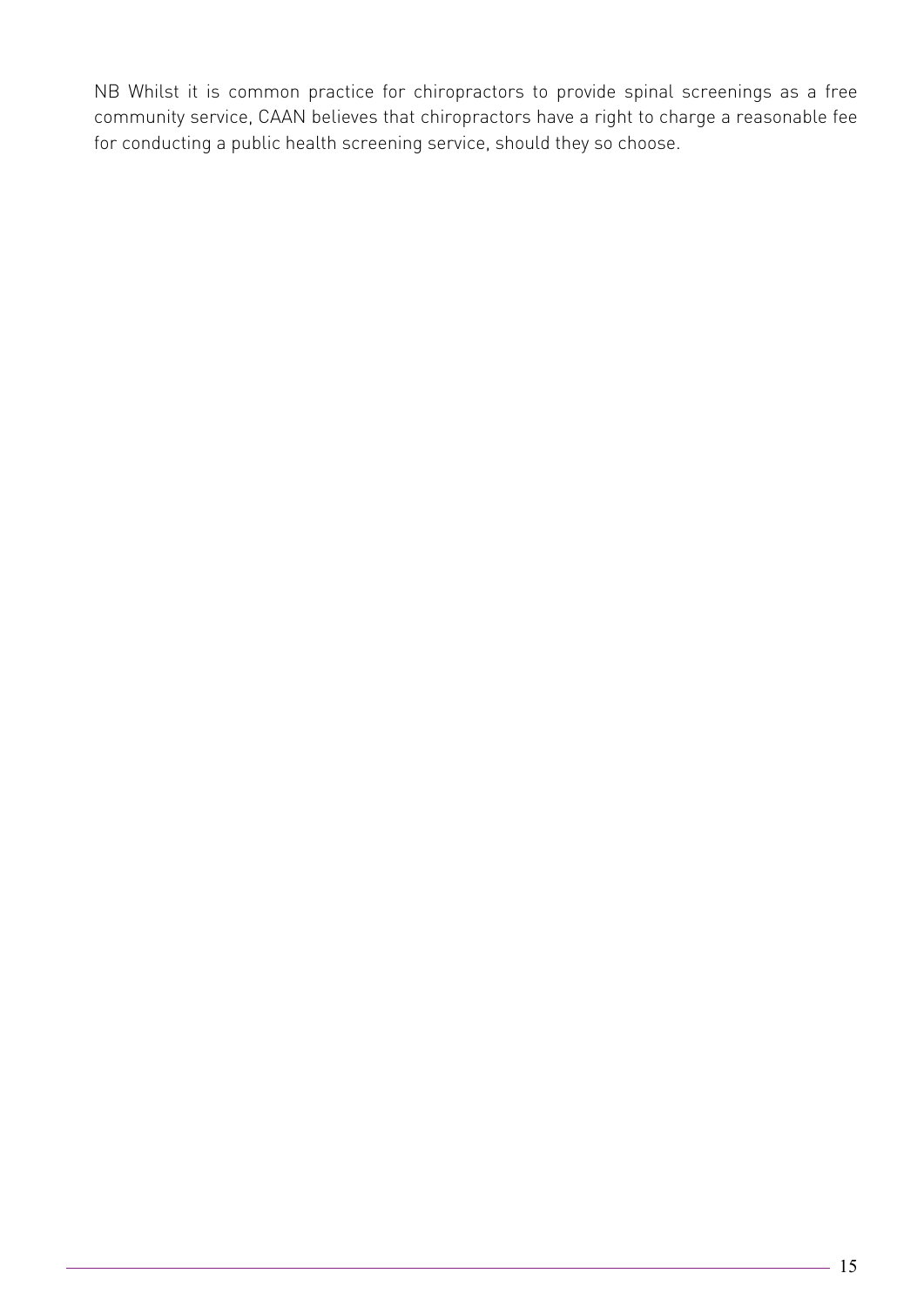## *Appendix II – Radiology/Radiography – from modified 2.6 draft Code of Practice*

 Comments on Appendix II come from the CAAN radiology committee, comprised of senior lecturers in chiropractic radiology at all three Australian chiropractic university undergraduate programs, four experienced field practitioners and a provider of diagnostic services with a masters degree in radiology from Wales University.

## Introduction

The implied meaning and tone of the first sentence in this paragraph appears to describe and present chiropractic radiography within a somewhat non-clinical and casual language. We would find it unlikely that a medical doctor would describe his clinical skills as part of his "suite of diagnostic procedures".

This phrasing might appear demeaning and casual to a profession which recognises the critical role radiology plays in the analysis of complicated spinal pathomechanics. CAAN further suggests that the notion that chiropractic radiography is somehow "offered" to patients may also seem insincere and degrading and falls short of the clinical tone that this important diagnostic procedure deserves.

#### CAAN suggests the following re-wording of the introduction:

 "Radiographic imaging is an established diagnostic procedure utilized by chiropractors, performed either in a chiropractic office or through referral.

"Chiropractors use radiography for several purposes following the identification of various history and examination findings, including but not limited to:

- confirmation of diagnosis/pathology;
- determining appropriateness of care;
- identifying contraindications or factors that would affect or modify the type of care proposed".

#### ARPANSA Code of Practice for Radiation Protection in the Application of Ionizing Radiation by Chiropractors

1. The key purposes of the ARPANSA Code are …

#### CAAN recommends no change to this section.

2. The key radiation protection principles of the ARPANSA Code are …

#### Dose Limits:

This sentence in isolation from the relevant section within the ARPANSA code may be confusing to practitioners in regards to whom RPS1 relates.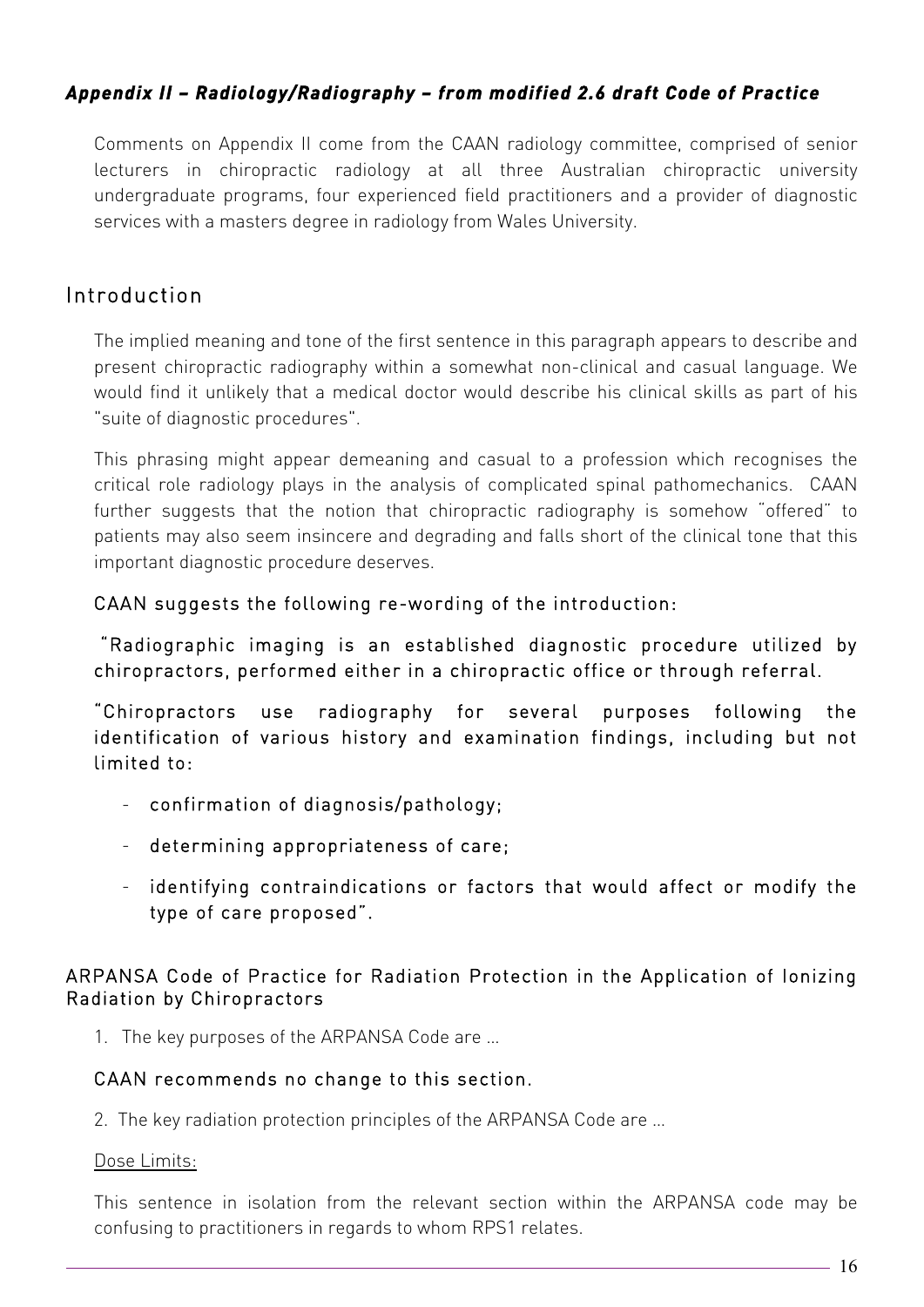CAAN suggests clarification that RPS1 actually relates to occupational and public "dose limits" (as opposed to any suggestion of dose limits relative to patients) with the following rewording:

• Dose limits – applications of ionizing radiation must be managed in a way to not exceed dose limits specified in RPS1 for occupational and public dose limits. (Modification underlined)

### Justification:

CAAN suggests that the spelling, grammar and phrasing of this wording require amendment.

### Suggested amended wording:

• Justification – No practice involving exposure to ionizing radiation for diagnostic purposes should be adopted unless it produces sufficient benefit to the exposed individuals or society to offset the radiation detriment it may cause.

3. The Responsible Person …

No change.

4. The chiropractor …

No change.

## Additional key points in relation to Radiology/Radiography

With regard to the four points of clarification:

Point 1 appears to be unnecessary as it only repeats what has already been written elsewhere in Appendix Two. It does not add any further information to what has already been stated from the ARPANSA code quoted above it.

### CAAN recommends the removal of point 1.